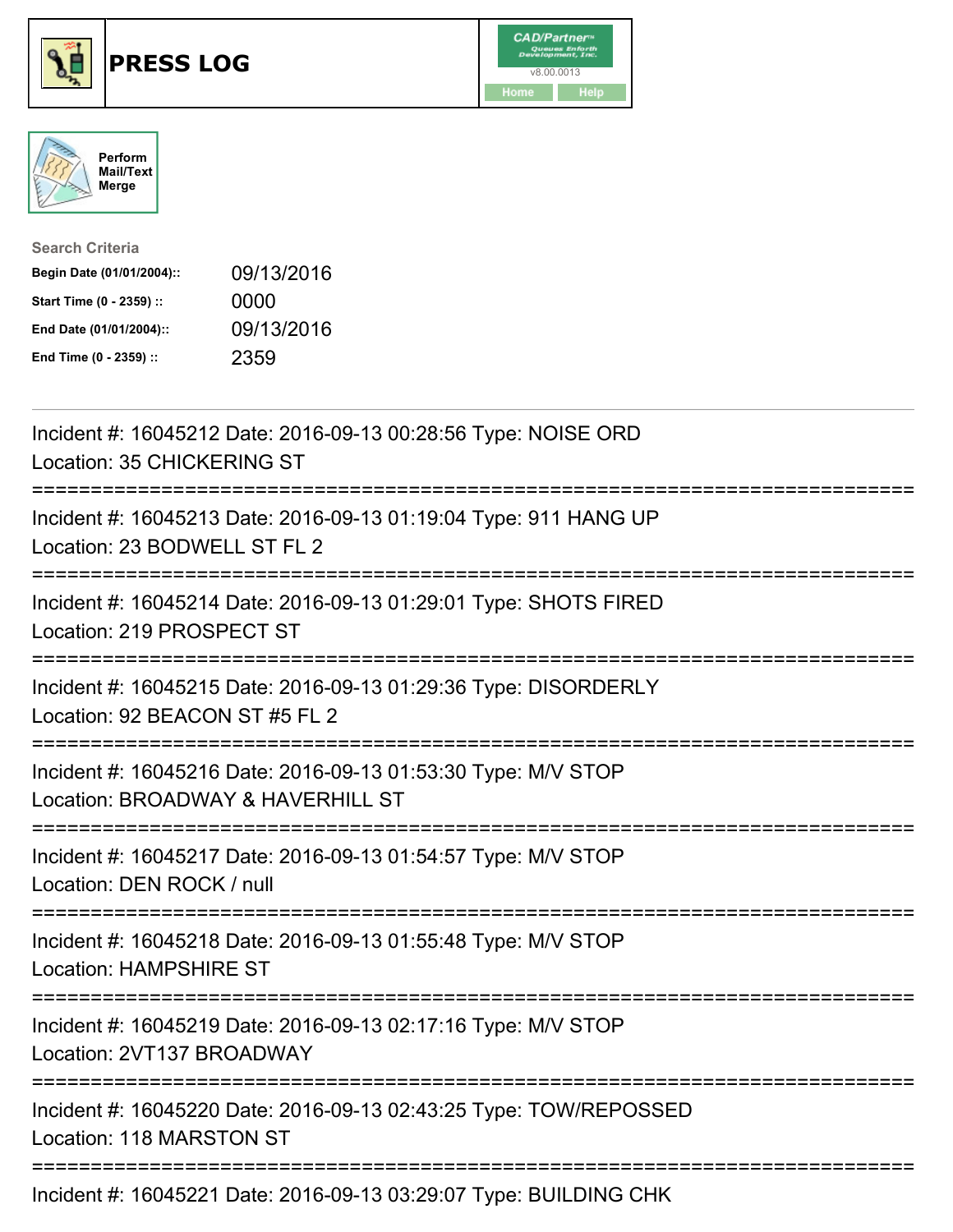Location: BROADWAY & CROSS

| Incident #: 16045222 Date: 2016-09-13 03:30:18 Type: BUILDING CHK<br>Location: 205 BROADWAY                             |
|-------------------------------------------------------------------------------------------------------------------------|
| Incident #: 16045223 Date: 2016-09-13 03:30:50 Type: BUILDING CHK<br>Location: 477 WINTHROP AV                          |
| Incident #: 16045224 Date: 2016-09-13 03:46:33 Type: UNKNOWN PROB<br>Location: LAWRENCE GENERAL HOSPITAL / 1 GENERAL ST |
| Incident #: 16045225 Date: 2016-09-13 05:58:47 Type: DOMESTIC/PROG<br>Location: 59 TREMONT ST FL 3                      |
| Incident #: 16045226 Date: 2016-09-13 06:16:31 Type: SUS PERS/MV<br>Location: 65 COOLIDGE ST                            |
| Incident #: 16045227 Date: 2016-09-13 06:48:24 Type: M/V STOP<br>Location: GROVE ST & PROSPECT ST                       |
| Incident #: 16045228 Date: 2016-09-13 06:56:59 Type: M/V STOP<br>Location: BROADWAY & LOWELL ST                         |
| Incident #: 16045229 Date: 2016-09-13 06:59:12 Type: PARK & WALK<br><b>Location: BROADWAY</b>                           |
| Incident #: 16045230 Date: 2016-09-13 07:23:11 Type: WARRANT SERVE<br>Location: LGH / 1 GENERAL ST                      |
| Incident #: 16045231 Date: 2016-09-13 07:31:25 Type: DISTURBANCE<br>Location: BURGER KING / 187 BROADWAY                |
| Incident #: 16045232 Date: 2016-09-13 07:34:37 Type: HIT & RUN M/V<br>Location: 653 ESSEX ST                            |
| Incident #: 16045234 Date: 2016-09-13 07:36:14 Type: CLOSE STREET<br>Location: FARNHAM ST & S UNION ST                  |
| Incident #: 16045233 Date: 2016-09-13 07:38:13 Type: PARK & WALK<br>Location: BROADWAY & HAVERHILL ST                   |
| Incident #: 16045235 Date: 2016-09-13 07:38:44 Type: SELECTIVE ENF                                                      |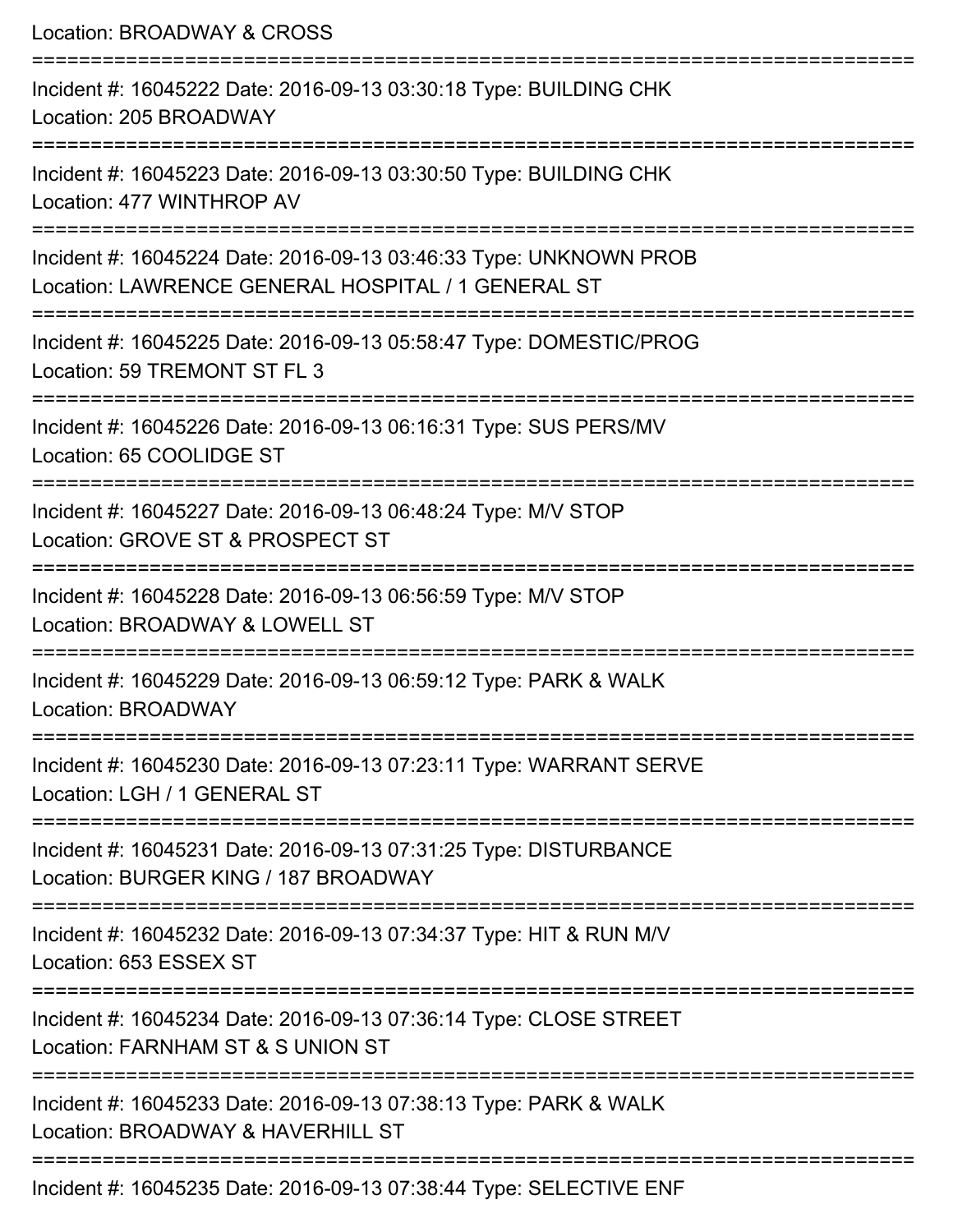| Incident #: 16045236 Date: 2016-09-13 07:42:40 Type: AUTO ACC/NO PI<br>Location: STORROW ST & WOODLAND ST          |
|--------------------------------------------------------------------------------------------------------------------|
| Incident #: 16045237 Date: 2016-09-13 07:47:41 Type: ALARM/BURG<br>Location: T MOBILE / 73 WINTHROP AV             |
| Incident #: 16045238 Date: 2016-09-13 07:48:09 Type: DISTURBANCE<br>Location: 15 UNION ST                          |
| Incident #: 16045239 Date: 2016-09-13 08:02:43 Type: M/V STOP<br>Location: LAWRENCE ST & OAK ST                    |
| Incident #: 16045240 Date: 2016-09-13 08:14:04 Type: M/V STOP<br>Location: CANAL ST & MARSTON ST                   |
| Incident #: 16045241 Date: 2016-09-13 08:17:03 Type: M/V STOP<br>Location: ANDOVER ST & S BROADWAY                 |
| Incident #: 16045242 Date: 2016-09-13 08:20:14 Type: M/V STOP<br>Location: FALLS BRIDGE / null                     |
| Incident #: 16045243 Date: 2016-09-13 08:20:37 Type: M/V STOP<br>Location: GROTON ST & S BROADWAY                  |
| Incident #: 16045244 Date: 2016-09-13 08:25:45 Type: A&B PAST<br>Location: LAWRENCE HIGH SCHOOL / 233 HAVERHILL ST |
| Incident #: 16045245 Date: 2016-09-13 08:26:45 Type: AUTO ACC/PI<br>Location: PHILLIPS ST & BOXFORD                |
| Incident #: 16045246 Date: 2016-09-13 08:28:22 Type: MEDIC SUPPORT<br>Location: 20 NELSON ST                       |
| Incident #: 16045247 Date: 2016-09-13 08:32:34 Type: DISTURBANCE<br>Location: SOUTH COMMON / null                  |
| Incident #: 16045248 Date: 2016-09-13 08:37:38 Type: THREATS<br>Location: JACKSON ST & SHERIDAN ST                 |
| Incident #: 16045249 Date: 2016-09-13 08:48:10 Type: TOW OF M/V                                                    |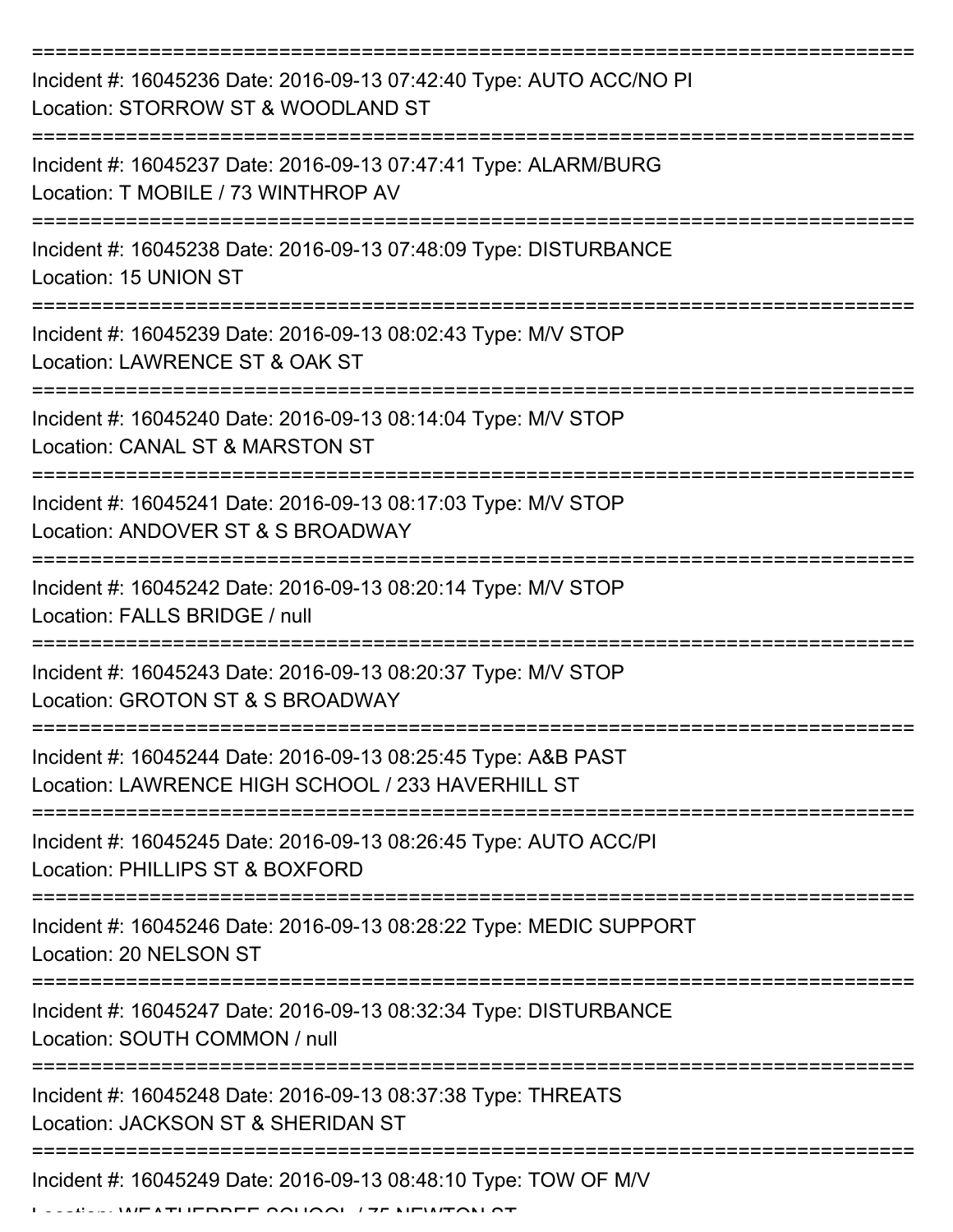| Incident #: 16045250 Date: 2016-09-13 08:49:31 Type: TOW OF M/V<br>Location: 164 S UNION ST           |
|-------------------------------------------------------------------------------------------------------|
| Incident #: 16045251 Date: 2016-09-13 09:08:31 Type: PARK & WALK<br>Location: BRADFORD ST & BROADWAY  |
| Incident #: 16045252 Date: 2016-09-13 09:37:05 Type: ALARM/BURG<br>Location: 124 AMES ST              |
| Incident #: 16045253 Date: 2016-09-13 09:46:58 Type: M/V STOP<br>Location: 271 BROADWAY               |
| Incident #: 16045254 Date: 2016-09-13 09:52:02 Type: M/V STOP<br>Location: BAILEY ST & PHILLIPS ST    |
| Incident #: 16045255 Date: 2016-09-13 09:52:53 Type: NOTIFICATION<br>Location: 180 S UNION ST FL 3    |
| Incident #: 16045256 Date: 2016-09-13 10:02:36 Type: M/V STOP<br>Location: ABBOTT ST & S UNION ST     |
| Incident #: 16045257 Date: 2016-09-13 10:11:31 Type: M/V STOP<br>Location: 461 HAVERHILL ST           |
| Incident #: 16045258 Date: 2016-09-13 10:17:51 Type: ANIMAL COMPL<br>Location: 10 MERRIMACK VIEW CT   |
| Incident #: 16045259 Date: 2016-09-13 10:20:55 Type: TOW OF M/V<br>Location: 90 LOWELL ST             |
| Incident #: 16045261 Date: 2016-09-13 10:23:06 Type: DK (DRUNK)<br>Location: 253 S UNION ST           |
| Incident #: 16045260 Date: 2016-09-13 10:24:12 Type: MAN DOWN<br>Location: HAMPSHIRE ST & LOWELL ST   |
| Incident #: 16045262 Date: 2016-09-13 10:32:39 Type: STOLEN PROP<br>Location: MCDONALDS / 50 BROADWAY |
| Incident #: 16045263 Date: 2016-09-13 10:44:31 Type: CK WELL BEING                                    |

Location: 160 DADKED CT EL 1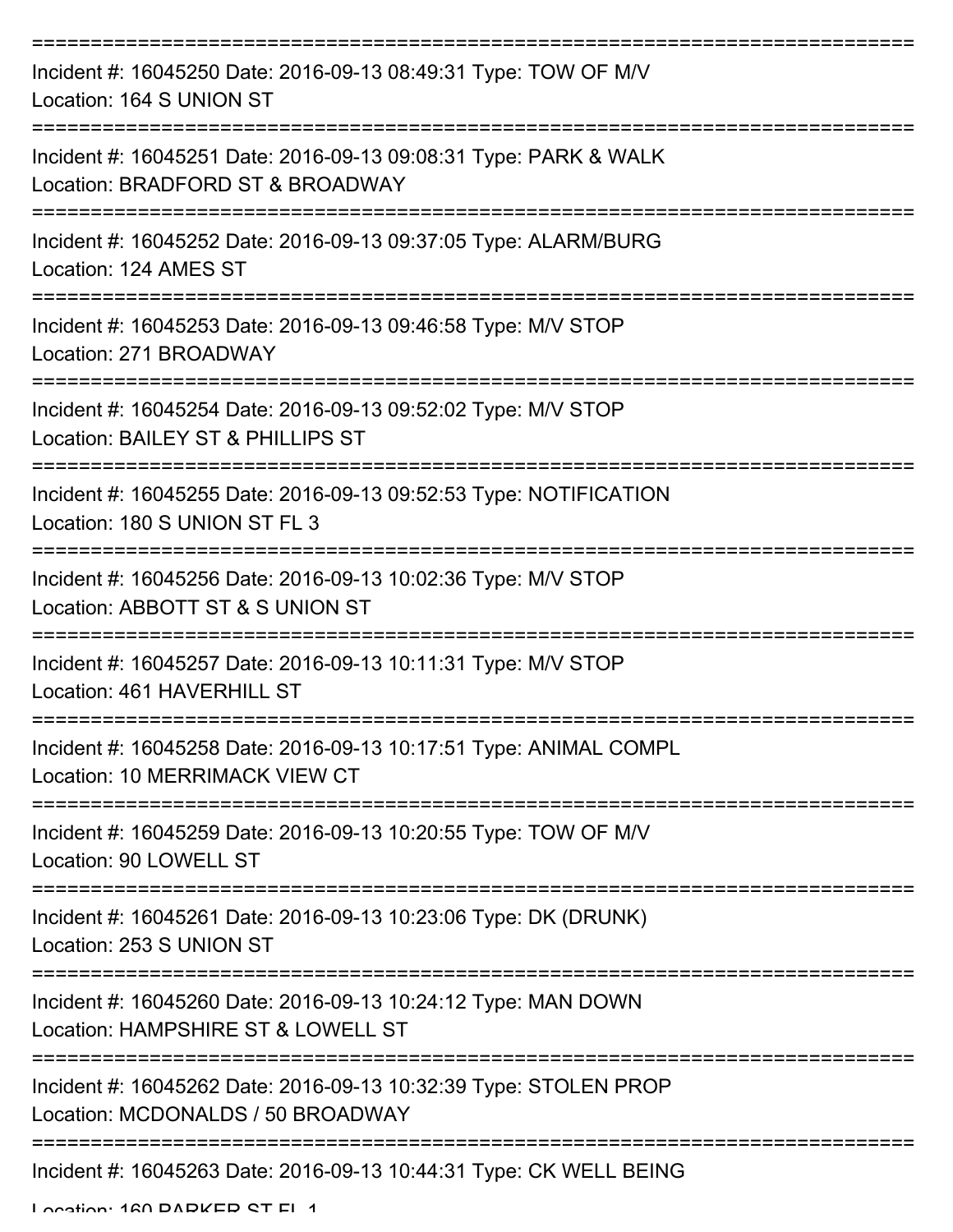| Incident #: 16045264 Date: 2016-09-13 10:58:06 Type: M/V STOP<br>Location: 16 MELROSE ST                              |
|-----------------------------------------------------------------------------------------------------------------------|
| Incident #: 16045265 Date: 2016-09-13 10:59:17 Type: PARK & WALK<br>Location: BRADFORD ST & BROADWAY                  |
| Incident #: 16045266 Date: 2016-09-13 11:08:05 Type: 911 HANG UP<br>Location: 25 MARSTON ST                           |
| Incident #: 16045267 Date: 2016-09-13 11:25:41 Type: M/V STOP<br>Location: 1 GENERAL ST                               |
| Incident #: 16045268 Date: 2016-09-13 11:27:13 Type: INVESTIGATION<br>Location: 104 BUTLER ST<br>-------------------- |
| Incident #: 16045269 Date: 2016-09-13 11:33:26 Type: TOW OF M/V<br>Location: ABBOTT ST & S UNION ST                   |
| Incident #: 16045272 Date: 2016-09-13 11:35:01 Type: AUTO ACC/PI<br>Location: DUNKIN DONUTS / 104 MARSTON ST          |
| Incident #: 16045270 Date: 2016-09-13 11:37:23 Type: TOW OF M/V<br>Location: BUTLER ST & LYNCH ST                     |
| Incident #: 16045271 Date: 2016-09-13 11:39:03 Type: M/V STOP<br>Location: BROADWAY & DAISY ST                        |
| Incident #: 16045273 Date: 2016-09-13 11:40:19 Type: DRUG VIO<br>Location: 83 GREENWOOD ST                            |
| Incident #: 16045274 Date: 2016-09-13 11:41:11 Type: M/V STOP<br>Location: BRADFORD ST & BROADWAY                     |
| Incident #: 16045275 Date: 2016-09-13 11:43:59 Type: ANIMAL COMPL<br>Location: N PARISH RD                            |
| Incident #: 16045276 Date: 2016-09-13 11:44:24 Type: M/V STOP<br>Location: LAWRENCE ST & MYRTLE ST                    |
| Incident #: 16045277 Date: 2016-09-13 11:45:35 Type: WARRANT SERVE                                                    |

Location: 102 OXFORD ST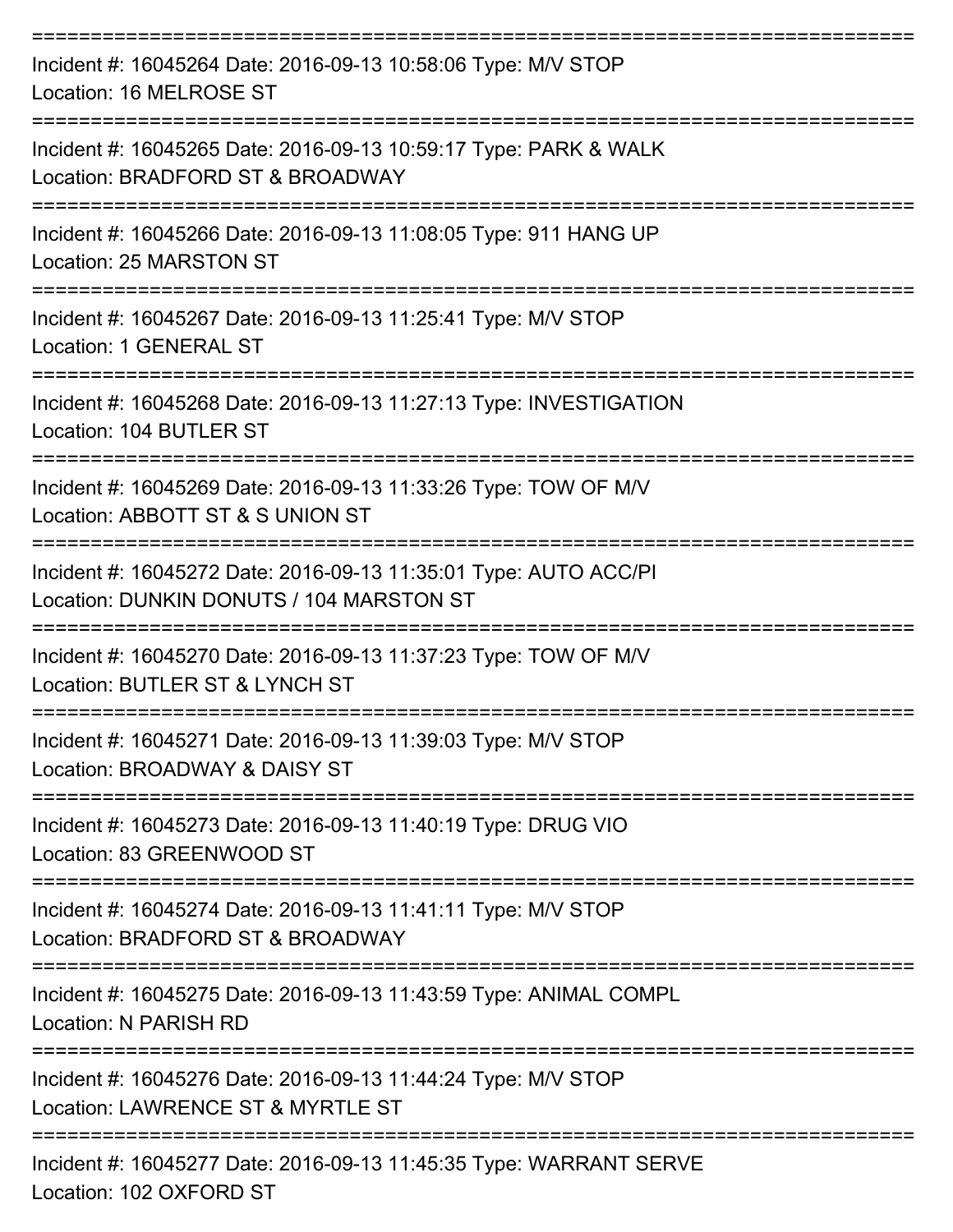| Incident #: 16045278 Date: 2016-09-13 11:50:12 Type: M/V STOP<br>Location: HAMPSHIRE ST & LEBANON ST                                                         |
|--------------------------------------------------------------------------------------------------------------------------------------------------------------|
| =====================<br>Incident #: 16045279 Date: 2016-09-13 11:52:11 Type: INVESTIGATION<br>Location: 237 JACKSON ST<br>:==================               |
| Incident #: 16045280 Date: 2016-09-13 12:17:07 Type: INVESTIGATION<br>Location: 599 CANAL ST #1-4                                                            |
| Incident #: 16045281 Date: 2016-09-13 12:22:17 Type: INVESTIGATION<br>Location: 137 LAWRENCE ST                                                              |
| Incident #: 16045283 Date: 2016-09-13 12:24:50 Type: TOW OF M/V<br>Location: 550 BROADWAY                                                                    |
| Incident #: 16045284 Date: 2016-09-13 12:29:22 Type: TRESPASSING<br>Location: SEVEN ELEVEN / 99 HAMPSHIRE ST                                                 |
| ---------------------<br>-----------------------------------<br>Incident #: 16045285 Date: 2016-09-13 12:39:31 Type: MAL DAMAGE<br>Location: 172 LAWRENCE ST |
| Incident #: 16045286 Date: 2016-09-13 12:48:48 Type: TOW OF M/V<br>Location: 161 BAILEY ST                                                                   |
| Incident #: 16045288 Date: 2016-09-13 12:51:29 Type: SUS PERS/MV<br>Location: 700 ESSEX ST                                                                   |
| Incident #: 16045287 Date: 2016-09-13 12:52:23 Type: A&B PAST<br>Location: LAWRENCE HIGH SCHOOL / 70 N PARISH RD                                             |
| Incident #: 16045289 Date: 2016-09-13 12:55:47 Type: MISSING PERS<br>Location: 42 SUMMER ST #2                                                               |
| Incident #: 16045290 Date: 2016-09-13 13:13:08 Type: ALARM/HOLD<br>Location: 232 HAMPSHIRE ST                                                                |
| Incident #: 16045291 Date: 2016-09-13 13:17:12 Type: B&E/PAST<br>Location: BEST HOMES INVESTMENT / 202-204 LAWRENCE ST                                       |
| Incident #: 16045292 Date: 2016-09-13 13:22:04 Type: MAL DAMAGE<br>Location: 48 WHITMAN ST                                                                   |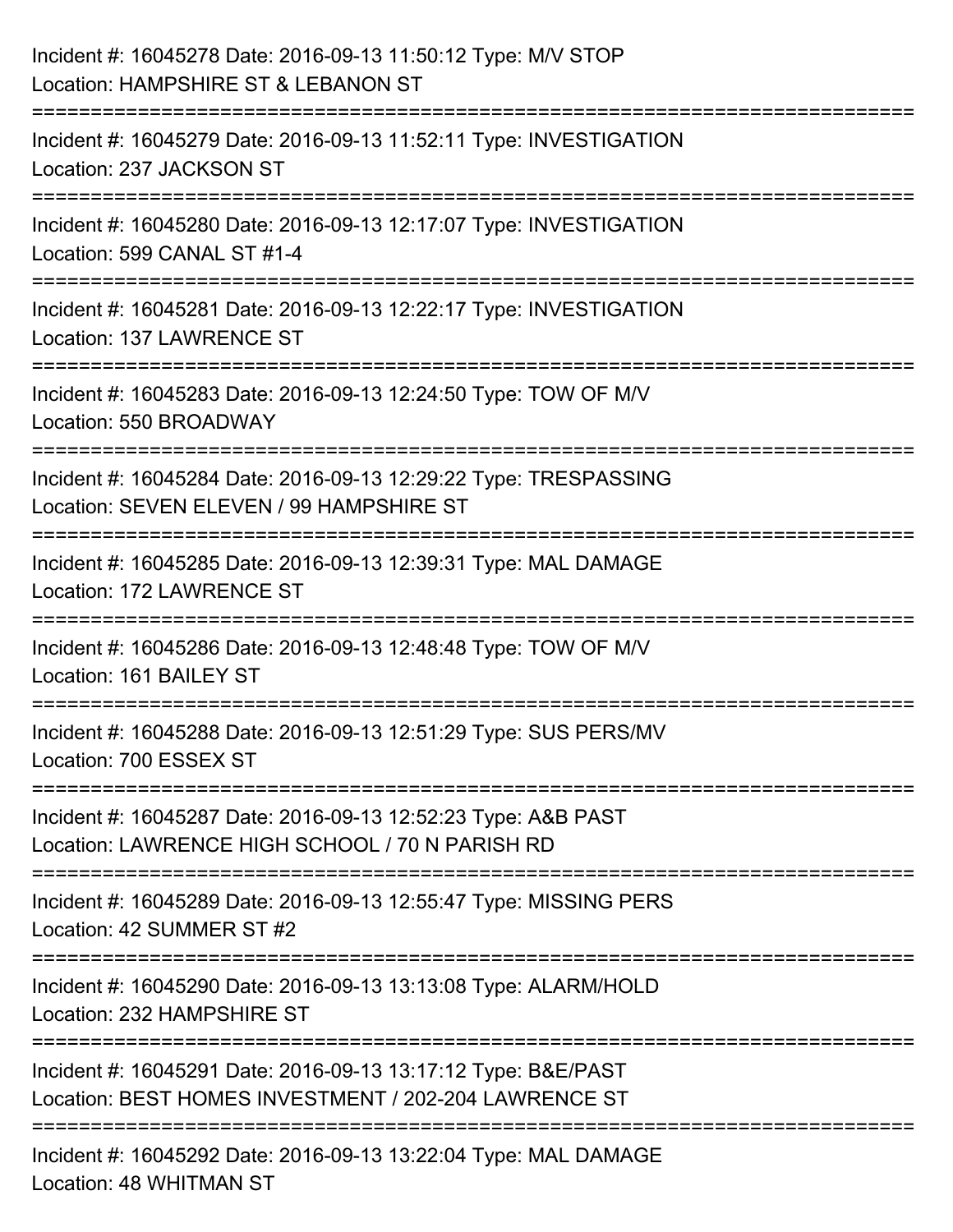| Incident #: 16045293 Date: 2016-09-13 13:32:23 Type: STOL/MV/PAS<br>Location: 99 BERNARD AV                                                                                    |
|--------------------------------------------------------------------------------------------------------------------------------------------------------------------------------|
| Incident #: 16045294 Date: 2016-09-13 13:39:34 Type: SUS PERS/MV<br>Location: 65 TREMONT ST                                                                                    |
| Incident #: 16045295 Date: 2016-09-13 13:48:33 Type: SUS PERS/MV<br>Location: 137 BERKELEY ST                                                                                  |
| Incident #: 16045297 Date: 2016-09-13 13:53:28 Type: DOMESTIC/PROG<br>Location: 488 HOWARD ST                                                                                  |
| Incident #: 16045296 Date: 2016-09-13 13:55:12 Type: THREATS<br>Location: WEATHERBEE SCHOOL / 75 NEWTON ST<br>===================================<br>========================= |
| Incident #: 16045299 Date: 2016-09-13 14:15:30 Type: DK (DRUNK)<br>Location: 18 JACKSON ST                                                                                     |
| Incident #: 16045300 Date: 2016-09-13 14:36:19 Type: B&E/PAST<br>Location: 209 ABBOTT ST                                                                                       |
| Incident #: 16045301 Date: 2016-09-13 14:44:07 Type: RECOV/STOL/MV<br>Location: JOSEPHINE AV & WILLIAM ST                                                                      |
| Incident #: 16045302 Date: 2016-09-13 14:44:11 Type: SUS PERS/MV<br>Location: CITY HALL / 200 COMMON ST                                                                        |
| Incident #: 16045303 Date: 2016-09-13 14:46:55 Type: LOST PROPERTY<br>Location: 452 HAVERHILL ST #1                                                                            |
| Incident #: 16045304 Date: 2016-09-13 15:03:56 Type: SUS PERS/MV<br>Location: MT VERNON CIR & MT VERNON TER                                                                    |
| Incident #: 16045305 Date: 2016-09-13 15:20:07 Type: INVESTIGATION<br>Location: 90 LOWELL ST                                                                                   |
| Incident #: 16045306 Date: 2016-09-13 15:20:20 Type: 209A/SERVE<br>Location: 24 HILLTOP AV                                                                                     |
| Incident #: 16045307 Date: 2016-09-13 15:22:48 Type: 209A/SERVE<br>Location: 90 LOWELL ST                                                                                      |

===========================================================================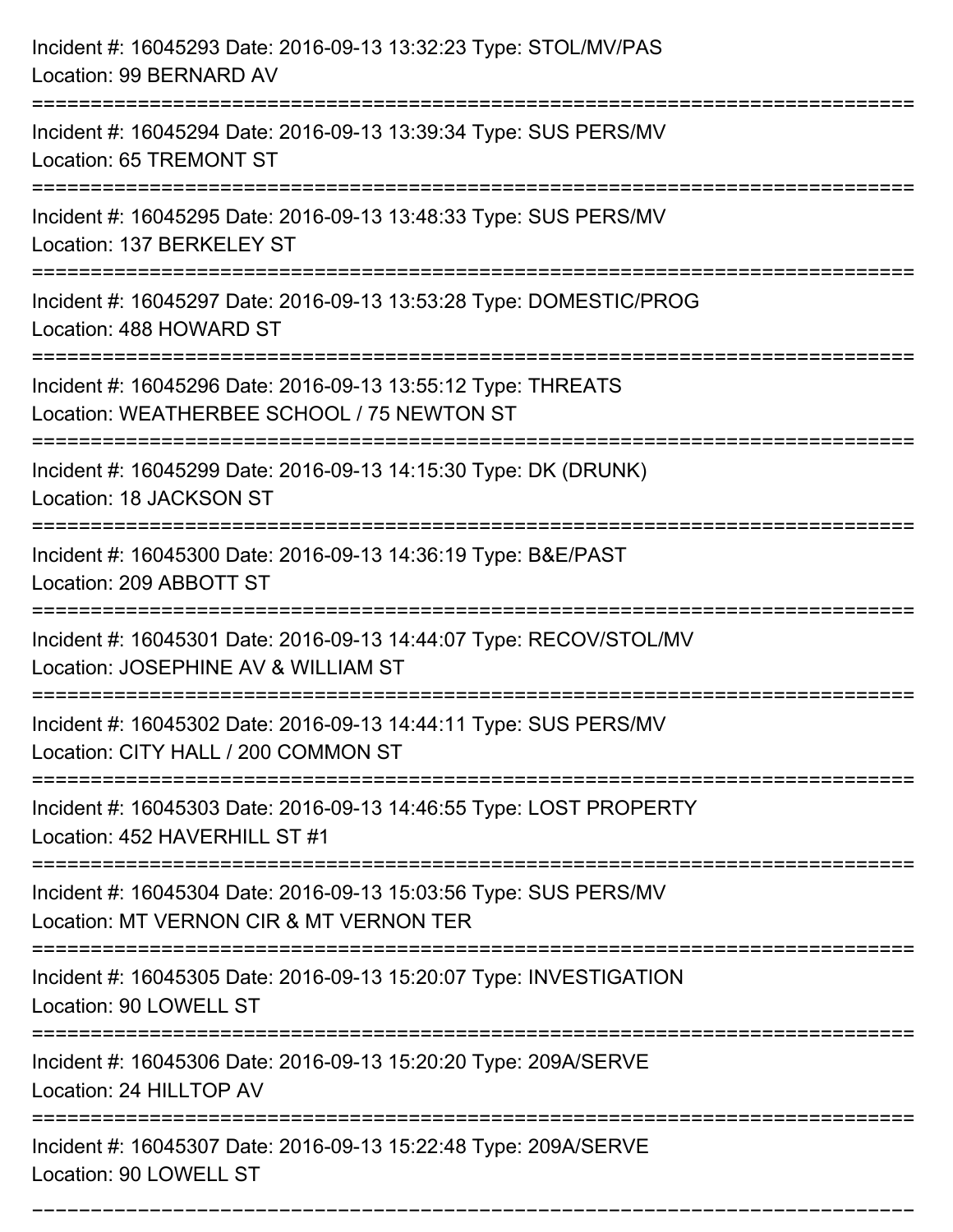| Incident #: 16045308 Date: 2016-09-13 15:23:39 Type: 209A/SERVE<br>Location: 90 LOWELL ST                                 |
|---------------------------------------------------------------------------------------------------------------------------|
| Incident #: 16045309 Date: 2016-09-13 15:24:25 Type: 209A/SERVE<br>Location: 90 LOWELL ST                                 |
| Incident #: 16045310 Date: 2016-09-13 15:25:26 Type: 209A/SERVE<br>Location: 90 LOWELL ST<br>---------------------------- |
| Incident #: 16045311 Date: 2016-09-13 15:26:28 Type: 209A/SERVE<br>Location: 90 LOWELL ST                                 |
| Incident #: 16045312 Date: 2016-09-13 15:27:21 Type: 209A/SERVE<br>Location: 90 LOWELL ST                                 |
| Incident #: 16045313 Date: 2016-09-13 15:35:22 Type: AUTO ACC/NO PI<br>Location: WINTHROP AV                              |
| Incident #: 16045314 Date: 2016-09-13 15:35:45 Type: CK WELL BEING<br>Location: CHESTNUT ST & JACKSON ST                  |
| Incident #: 16045315 Date: 2016-09-13 15:42:20 Type: KEEP PEACE<br>Location: 257 BROADWAY                                 |
| Incident #: 16045316 Date: 2016-09-13 15:54:34 Type: 209A/SERVE<br><b>Location: 10 ALLEN TERRACE</b>                      |
| Incident #: 16045317 Date: 2016-09-13 16:05:26 Type: 209A/SERVE<br>Location: 49 BASSWOOD ST                               |
| Incident #: 16045324 Date: 2016-09-13 16:17:43 Type: MAL DAMG PROG<br>Location: 360 MERRIMACK ST                          |
| Incident #: 16045318 Date: 2016-09-13 16:18:24 Type: 209A/SERVE<br>Location: 222 PARK ST                                  |
| Incident #: 16045319 Date: 2016-09-13 16:21:38 Type: 911 HANG UP<br>Location: 305 S BROADWAY                              |
| Incident #: 16045320 Date: 2016-09-13 16:21:45 Type: 911 HANG UP<br>Location: TD BANKNORTH MA / 305 S BROADWAY            |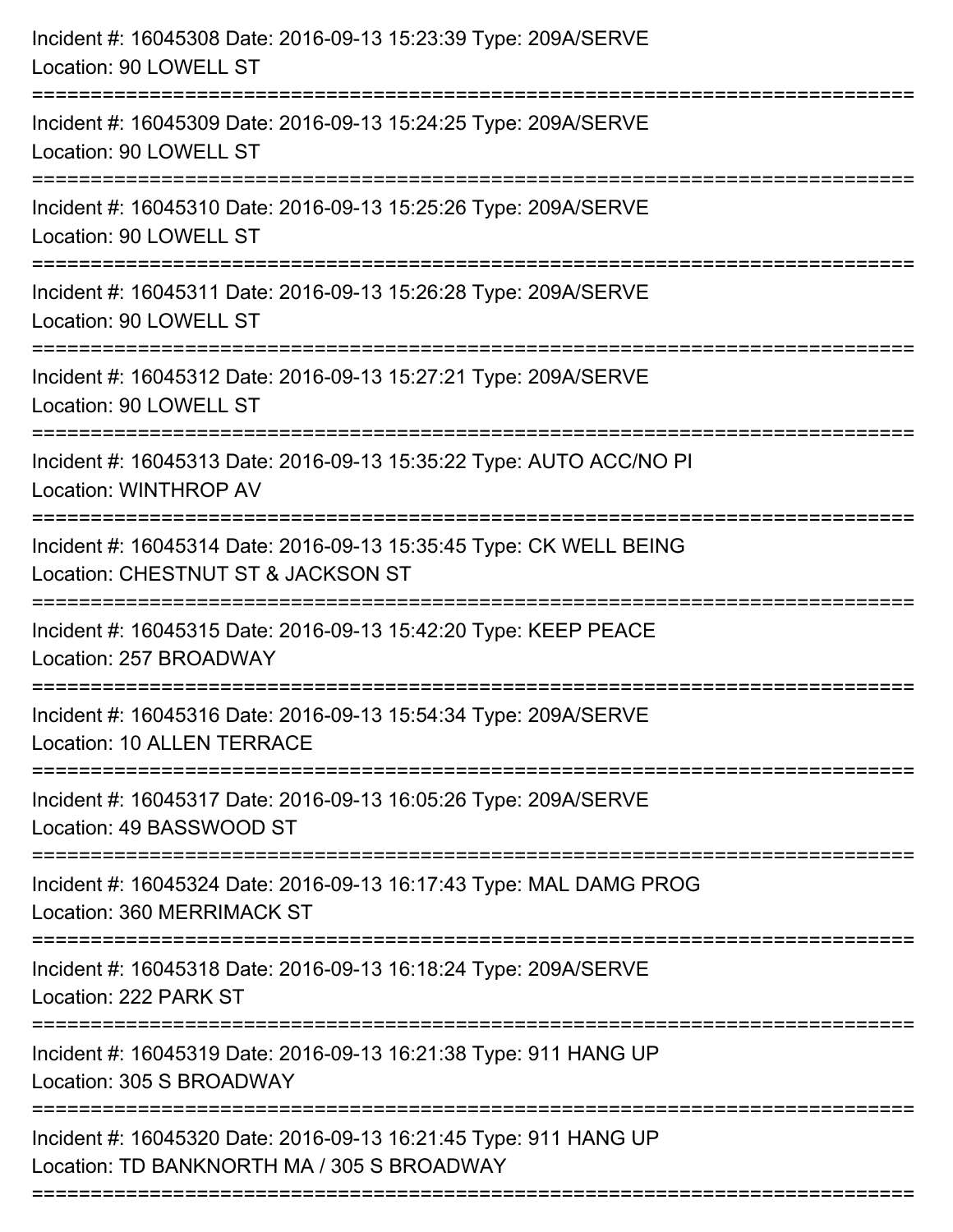Location: LAWRENCE ST & PARK ST =========================================================================== Incident #: 16045322 Date: 2016-09-13 16:25:16 Type: 209A/SERVE Location: 12 TENNEY ST #D =========================================================================== Incident #: 16045323 Date: 2016-09-13 16:29:24 Type: 209A/SERVE Location: 550 BROADWAY =========================================================================== Incident #: 16045325 Date: 2016-09-13 16:40:23 Type: MAL DAMAGE Location: 360 MERRIMACK ST =========================================================================== Incident #: 16045326 Date: 2016-09-13 16:43:07 Type: 209A/SERVE Location: 359 HAVERHILL ST =========================================================================== Incident #: 16045327 Date: 2016-09-13 17:13:00 Type: M/V STOP Location: 21 AMESBURY ST =========================================================================== Incident #: 16045329 Date: 2016-09-13 17:14:00 Type: MEDIC SUPPORT Location: 2 INMAN ST #19 =========================================================================== Incident #: 16045328 Date: 2016-09-13 17:15:05 Type: M/V STOP Location: CENTRAL BRIDGE =========================================================================== Incident #: 16045330 Date: 2016-09-13 17:19:30 Type: M/V STOP Location: CENTRAL BRIDGE =========================================================================== Incident #: 16045331 Date: 2016-09-13 17:20:27 Type: M/V STOP Location: BROADWAY =========================================================================== Incident #: 16045332 Date: 2016-09-13 17:22:22 Type: M/V STOP Location: HAVERHILL ST & LAWRENCE ST =========================================================================== Incident #: 16045333 Date: 2016-09-13 17:26:19 Type: M/V STOP Location: FALLS BRIDGE =========================================================================== Incident #: 16045335 Date: 2016-09-13 17:26:42 Type: M/V STOP Location: LAWRENCE ST & MAPLE ST =========================================================================== Incident #: 16045334 Date: 2016-09-13 17:27:57 Type: M/V STOP Location: BRADFORD ST & BROADWAY ===========================================================================

Incident #: 1604534 Date: 2016 09 13 17:28:27 Type: Microsoft.com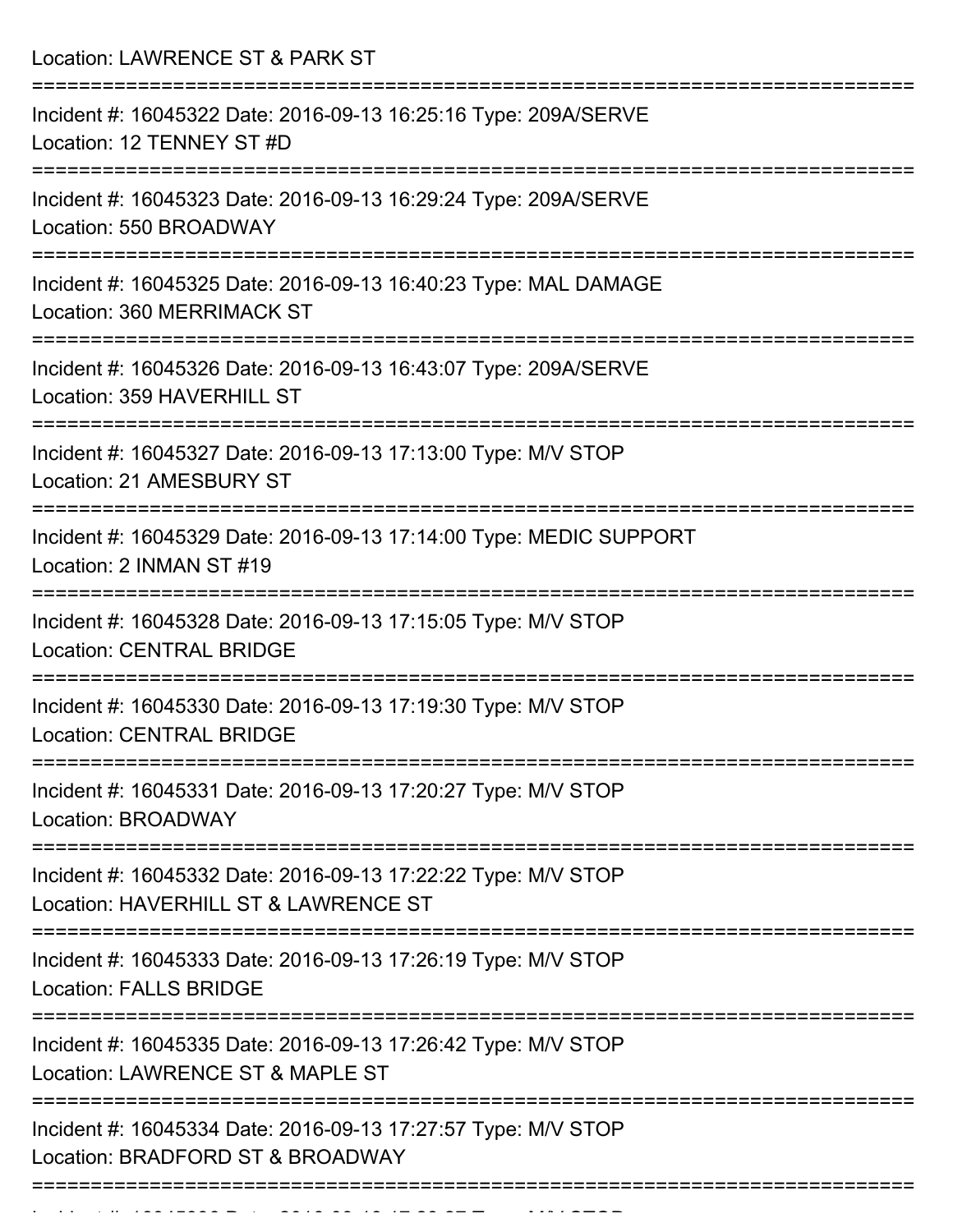Location: MERRIMACK ST & S UNION ST

| Incident #: 16045337 Date: 2016-09-13 17:28:51 Type: M/V STOP<br>Location: BROADWAY & HAVERHILL ST         |
|------------------------------------------------------------------------------------------------------------|
| Incident #: 16045338 Date: 2016-09-13 17:29:27 Type: M/V STOP<br>Location: BRADFORD ST & BROADWAY          |
| Incident #: 16045339 Date: 2016-09-13 17:30:18 Type: M/V STOP<br>Location: BROADWAY & HAVERHILL ST         |
| Incident #: 16045340 Date: 2016-09-13 17:30:43 Type: M/V STOP<br><b>Location: FALLS BRIDGE</b>             |
| Incident #: 16045341 Date: 2016-09-13 17:36:30 Type: DOMESTIC/PROG<br>Location: 9 BYRON AV FL 2            |
| Incident #: 16045342 Date: 2016-09-13 17:39:44 Type: AUTO ACC/NO PI<br>Location: GRANVILLE ST & S BROADWAY |
| Incident #: 16045343 Date: 2016-09-13 17:39:45 Type: HIT & RUN M/V<br><b>Location: MANCHESTER ST</b>       |
| Incident #: 16045344 Date: 2016-09-13 17:45:09 Type: M/V STOP<br>Location: BRADFORD ST & BROADWAY          |
| Incident #: 16045345 Date: 2016-09-13 17:48:36 Type: KEEP PEACE<br>Location: 257 BROADWAY #8 FL 2          |
| Incident #: 16045346 Date: 2016-09-13 17:50:17 Type: CK WELL BEING<br>Location: 362 ESSEX ST #310          |
| Incident #: 16045347 Date: 2016-09-13 18:19:38 Type: M/V STOP<br>Location: 126 CROSS ST                    |
| Incident #: 16045348 Date: 2016-09-13 18:27:37 Type: ALARM/BURG<br>Location: 412 HAMPSHIRE ST              |
| Incident #: 16045349 Date: 2016-09-13 18:32:57 Type: MISSING PERS<br>Location: 28 MELROSE ST               |
|                                                                                                            |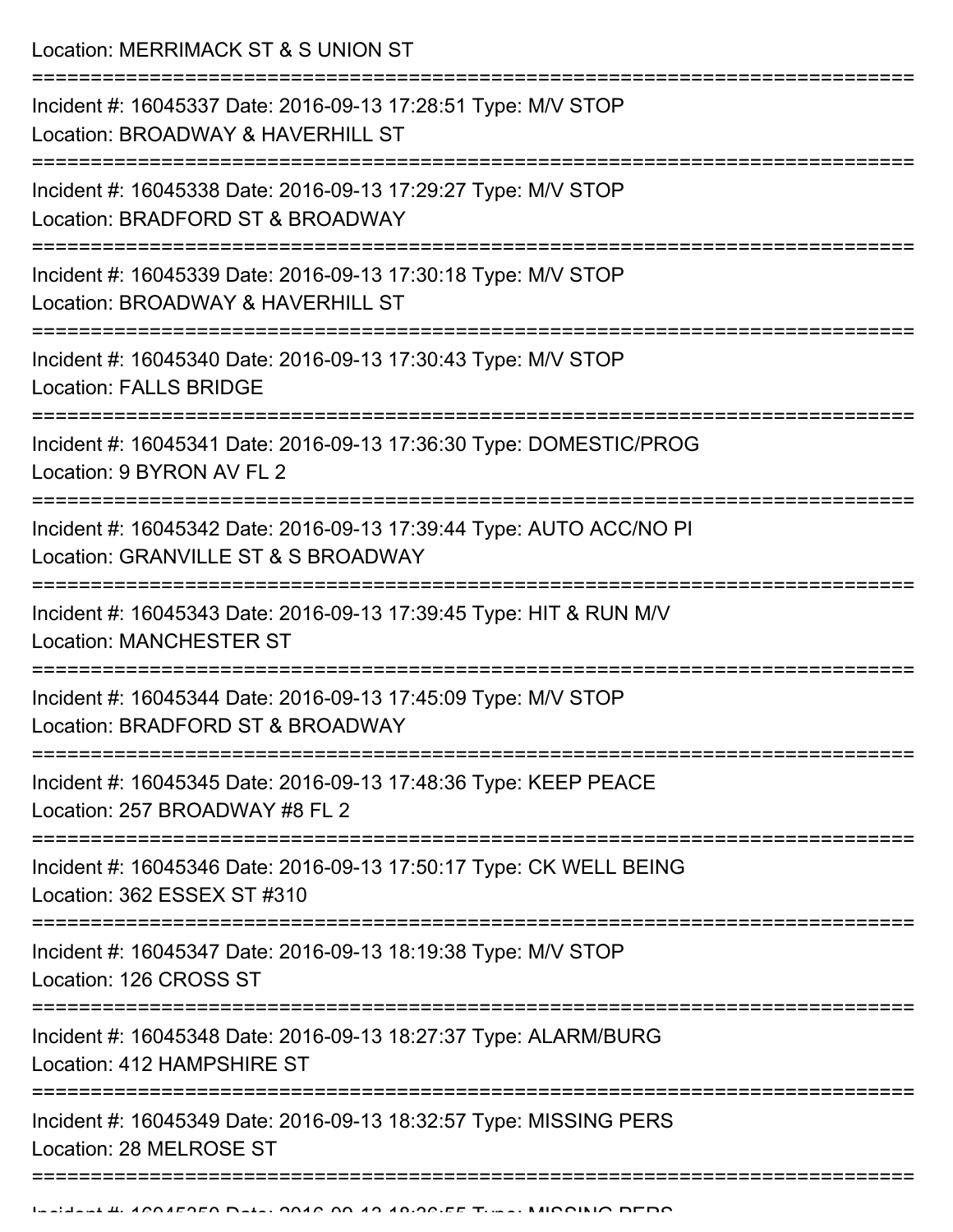| Location: 18 HIGH ST                                                                                                   |
|------------------------------------------------------------------------------------------------------------------------|
| Incident #: 16045351 Date: 2016-09-13 18:43:33 Type: 209A/SERVE<br>Location: 53 PHILLIPS ST                            |
| Incident #: 16045352 Date: 2016-09-13 18:53:07 Type: IDENTITY THEFT<br>Location: 18 LENOX ST                           |
| Incident #: 16045353 Date: 2016-09-13 18:53:33 Type: MEDIC SUPPORT<br>Location: 47 WHITE ST                            |
| Incident #: 16045354 Date: 2016-09-13 19:00:11 Type: ALARM/BURG<br>Location: 4 HAMPSHIRE ST                            |
| Incident #: 16045355 Date: 2016-09-13 19:01:06 Type: M/V STOP<br>Location: 257 BROADWAY                                |
| Incident #: 16045356 Date: 2016-09-13 19:02:57 Type: DISTURBANCE<br>Location: 1 W LOWELL ST                            |
| Incident #: 16045357 Date: 2016-09-13 19:04:22 Type: MV/BLOCKING<br>Location: 12 PARK ST                               |
| Incident #: 16045358 Date: 2016-09-13 19:08:30 Type: 911 HANG UP<br>Location: 266 BROADWAY                             |
| Incident #: 16045359 Date: 2016-09-13 19:16:26 Type: M/V STOP<br>Location: LAWRENCE ST & MAPLE ST                      |
| Incident #: 16045360 Date: 2016-09-13 19:25:56 Type: THREATS<br>Location: 143 UNION ST                                 |
| Incident #: 16045361 Date: 2016-09-13 19:35:47 Type: INVEST CONT<br>Location: 25 MECHANIC ST                           |
| Incident #: 16045362 Date: 2016-09-13 19:39:08 Type: ALARM/HOLD<br>Location: PORTUGUESE A SALAZAR CLUB / 2 SARATOGA ST |
| Incident #: 16045363 Date: 2016-09-13 19:57:09 Type: UNWANTEDGUEST<br>Location: 5 A SUMMER ST                          |

Incident #: 16045364 Date: 2016-09-13 20:02:07 Type: MEDIC SUPPORT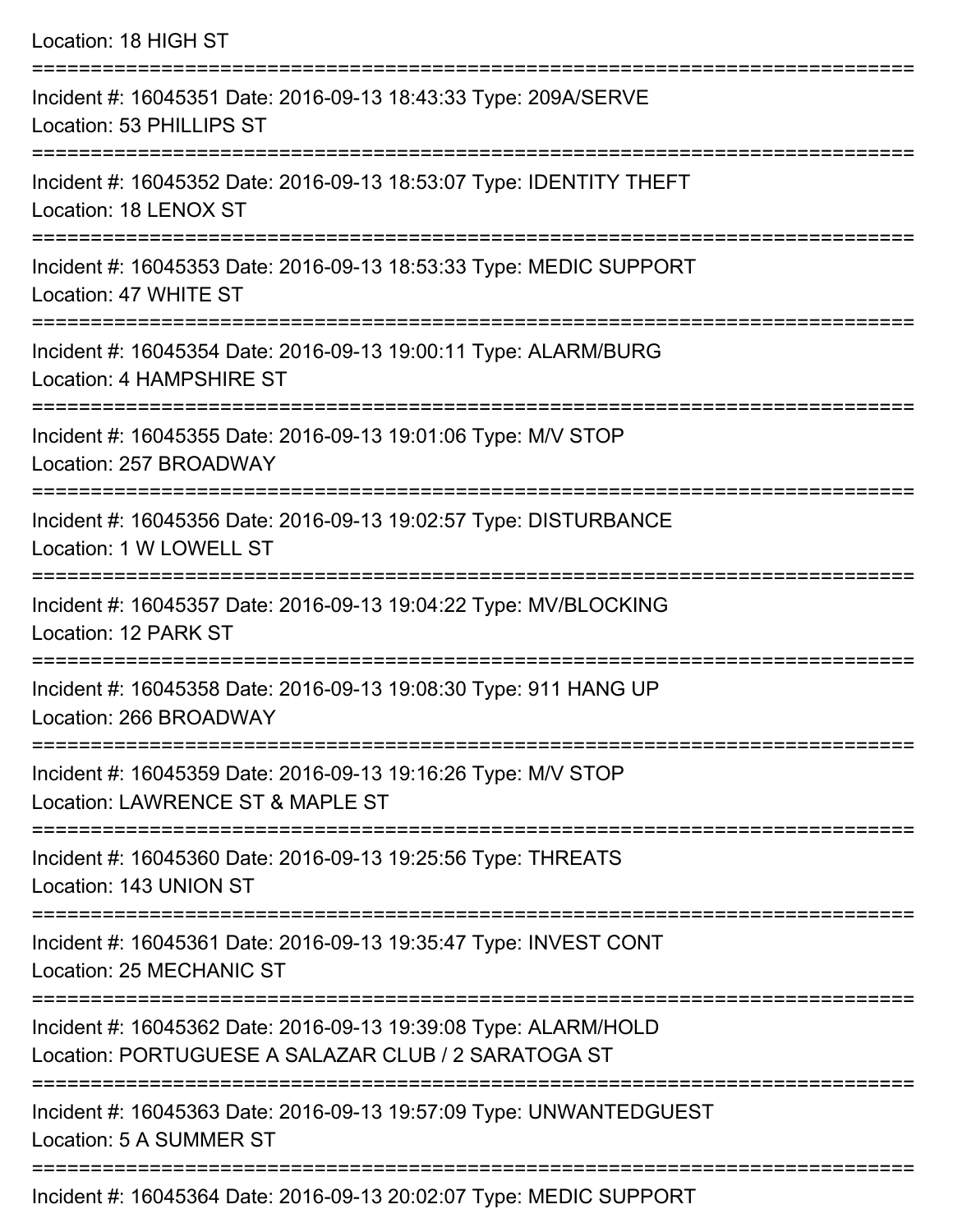| Incident #: 16045365 Date: 2016-09-13 20:02:10 Type: UNWANTEDGUEST<br>Location: 257 BROADWAY #8             |
|-------------------------------------------------------------------------------------------------------------|
| Incident #: 16045366 Date: 2016-09-13 20:06:17 Type: MEDIC SUPPORT<br>Location: 96 AUBURN ST #2             |
| Incident #: 16045367 Date: 2016-09-13 20:18:45 Type: ANIMAL COMPL<br>Location: 377 WATER ST                 |
| Incident #: 16045368 Date: 2016-09-13 20:44:13 Type: THREATS<br>Location: 44 CLIFTON ST                     |
| Incident #: 16045369 Date: 2016-09-13 20:48:53 Type: MEDIC SUPPORT<br>Location: OZZIES PIZZA / 394 BROADWAY |
| Incident #: 16045370 Date: 2016-09-13 21:03:34 Type: MISSING PERS<br>Location: 18 HIGH ST                   |
| Incident #: 16045371 Date: 2016-09-13 21:11:28 Type: MEDIC SUPPORT<br>Location: MCDONALDS / 50 BROADWAY     |
| Incident #: 16045372 Date: 2016-09-13 21:21:49 Type: M/V STOP<br><b>Location: PHILLIPS ST</b>               |
| Incident #: 16045373 Date: 2016-09-13 21:25:00 Type: ALARM/BURG<br>Location: 135 BUTLER ST                  |
| Incident #: 16045374 Date: 2016-09-13 21:25:14 Type: FIGHT<br>Location: 362 ESSEX ST FL 3                   |
| Incident #: 16045375 Date: 2016-09-13 21:25:23 Type: THREATS<br>Location: 362 ESSEX ST FL 3                 |
| Incident #: 16045376 Date: 2016-09-13 21:47:51 Type: DISTURBANCE<br>Location: 323 LAWRENCE ST #3            |
| Incident #: 16045377 Date: 2016-09-13 22:00:36 Type: M/V STOP<br>Location: ELM ST & HAMPSHIRE ST            |
| Incident #: 16045378 Date: 2016-09-13 22:16:22 Type: SUS PERS/MV                                            |